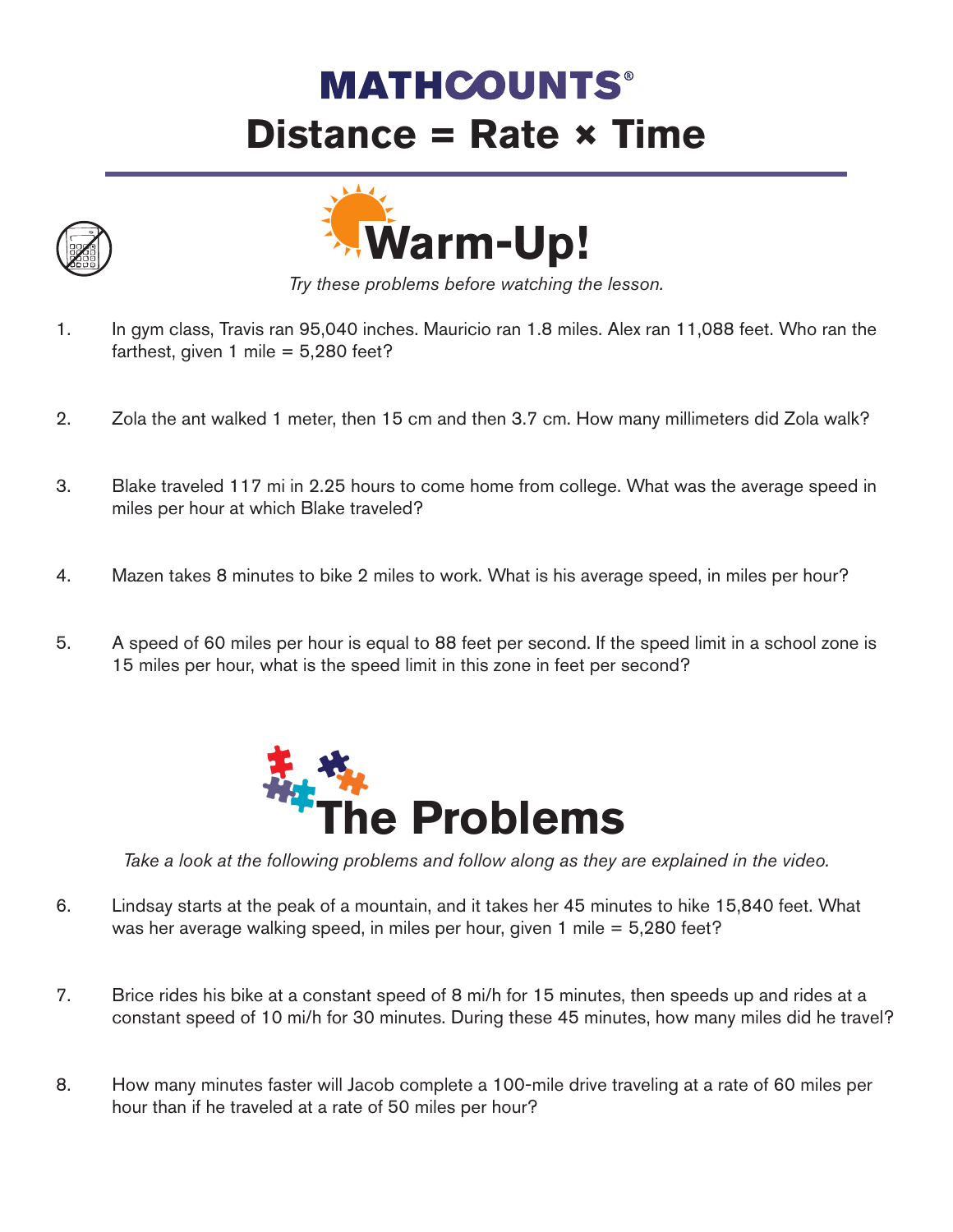



*Use the skills you practiced in the warm-up and strategies from the video to solve the following problems.*

9. Carmichael's favorite race car driver completes 10 laps in 10 minutes. If one lap is 2.5 miles long, what was the average speed of the driver, in miles per hour?

10. If Tom travels 135 miles in 1 hour 30 minutes, what is his speed in feet per second, given 1 mile = 5,280 feet?

11. A pedestrian averages 3 mi/h on the streets of Manhattan, and a subway train averages 30 mi/h. If each city block is 1/20 of a mile, how many more minutes than the subway train does it take for a pedestrain to travel 60 blocks in Manhattan?

12. A hare is running at a rate of 1 m every minute, while a tortoise is crawling at a rate of 1 cm every second. In meters, how much farther than the tortoise will the hare travel in an hour?

13. A train traveling at 45 miles per hour enters a tunnel that is 1 mile long. The length of the train is 1/8 mile. How many minutes after the front of the train enters the tunnel does the back of the train exit the tunnel? Express your answer as a decimal to the nearest tenth.